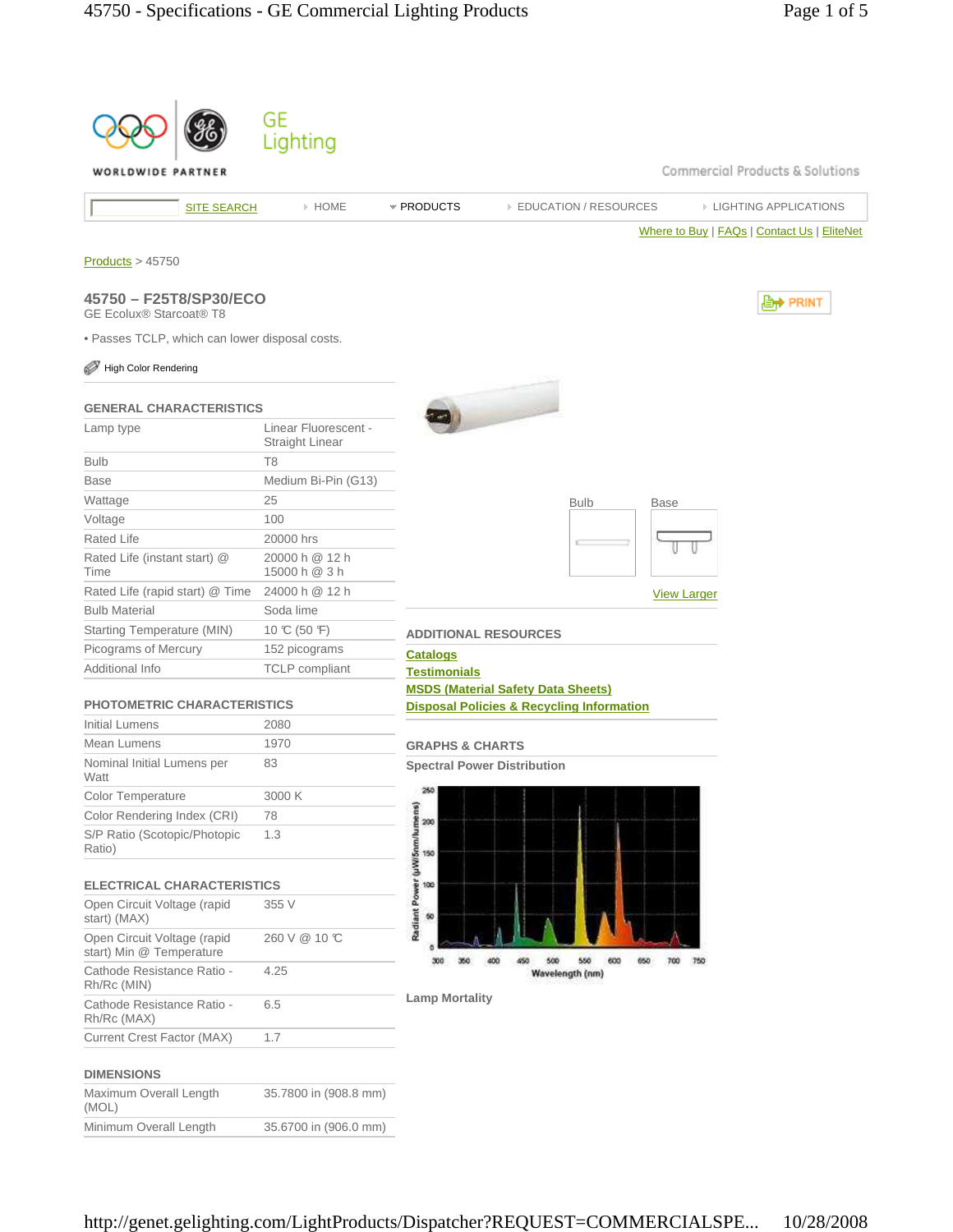| Nominal Length                                    | 36.000 in (914.4 mm) | 100%                      |   |      |            |       |       |
|---------------------------------------------------|----------------------|---------------------------|---|------|------------|-------|-------|
| Bulb Diameter (DIA)                               | 1.000 in (25.4 mm)   | 90%                       |   |      |            |       |       |
| Bulb Diameter (DIA) (MIN)                         | 0.940 in (23.8 mm)   | ē<br>80%                  |   |      |            |       |       |
| Bulb Diameter (DIA) (MAX)                         | 1.100 in (27.9 mm)   | 70%                       |   |      |            |       |       |
| Outside Bulb Diameter (MIN)                       | 35.670 in (906.0 mm) | 60%                       |   |      |            |       |       |
| Max Base Face to Base Face<br>(A)                 | 35.220 in (894.5 mm) | 50%                       | Ū | 6000 | 12000      | 18000 | 24000 |
| Face to End of Opposing Pin<br>$(B)$ (MIN)        | 35.400 in (899.1 mm) | <b>Lumen Maintenance</b>  |   |      | Time (hrs) |       |       |
| Face to End of Opposing Pin<br>$(B)$ (MAX)        | 35.500 in (901.7 mm) |                           |   |      |            |       |       |
| End of Base Pin to End of<br>Opposite Pin End (C) | 35.670 in (906.0 mm) | 100%<br>80%<br>ans<br>60% |   |      |            |       |       |

## **PRODUCT INFORMATION**

| Product Code                        | 45750          |
|-------------------------------------|----------------|
| Description                         | F25T8/SP30/ECO |
| <b>ANSI Code</b>                    | $1002 - 1$     |
| <b>Standard Package</b>             | Case           |
| Standard Package GTIN               | 10043168457504 |
| <b>Standard Package Quantity</b>    | 24             |
| Sales Unit                          | Unit           |
| No Of Items Per Sales Unit          | 1              |
| No Of Items Per Standard<br>Package | 24             |
| <b>UPC</b>                          | 043168457507   |



## **COMPATIBLE GE BALLASTS**

| Product<br>Code | <b>Description</b>          | # of<br><b>Bulbs</b> | Power<br>Factor | <b>Ballast</b><br>Factor |
|-----------------|-----------------------------|----------------------|-----------------|--------------------------|
| 80353           | B132R120V5                  | 1                    | 90.0            | 0.9                      |
| 80362           | B232SR277S50                | 2                    | 95.0            | 0.88                     |
| 23680           | GE-132-120-N                | 1                    | 99.0            | 0.87                     |
| 24161           | GE-132-120-N-<br>84T        | 1                    | 99.0            | 0.87                     |
| 23681           | GE-132-277-N                | 1                    | 97.0            | 0.87                     |
| 24162           | GE-132-277-N-<br>84T        | 1                    | 97.0            | 0.87                     |
| 72258           | GE132MAX-<br>L/ULTRA        | 1                    | 99.0            | 0.81                     |
| 72259           | GE132MAX-<br>N/ULTRA        | 1                    | 99.0            | 0.93                     |
| 72269           | GE-132-MV-N                 | 1                    | 99.0            | 0.93                     |
| 30189           | GE-132-MV-N                 | 1                    | 99.0            | 0.88                     |
| 30268           | GE-132-MV-N-<br>42T         | 1                    | 99.0            | 0.88                     |
| 72270           | GE-132-MV-N-<br>42T         | 1                    | 99.0            | 0.93                     |
| 23671           | GE-232-120-N                | 1                    | 99.0            | 0.97                     |
| 24163           | GE-232-120-N-<br>84T        | 1                    | 99.0            | 0.97                     |
| 29621           | GE-232-120-PS-N             | 1                    | 98.0            | 1.04                     |
| 97782           | GE232-120-RES               | 1                    | 48.0            | 1.04                     |
| 71037           | GE232-120RES-<br><b>DIY</b> | 1                    | 48.0            | 1.04                     |
| 23672           | GE-232-277-N                | $\overline{2}$       | 98.0            | 0.97                     |
| 24164           | GE-232-277-N-<br>84T        | $\overline{2}$       | 98.0            | 0.97                     |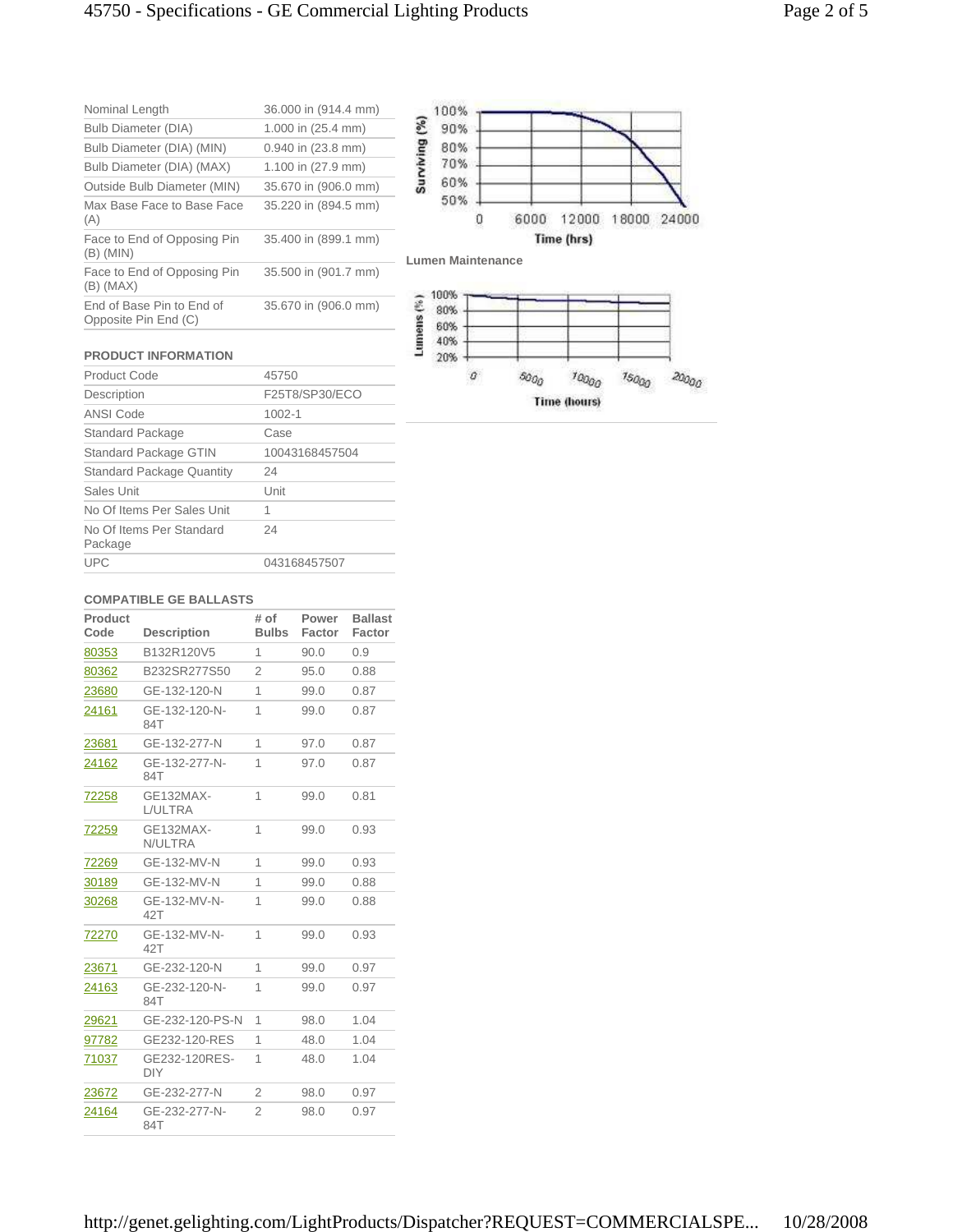| 29632         | GE-232-277PS-N-<br>т        | 1 | 93.0 | 1.03 |
|---------------|-----------------------------|---|------|------|
| 47548         | GE232MAX-H-<br>42T          | 1 | 99.0 |      |
| 49775         | GE232MAX-<br><b>H/ULTRA</b> | 1 | 99.0 |      |
| 72263         | GE232MAX-L-42T              | 1 | 99.0 | 0.8  |
| <u>72262</u>  | GE232MAX-<br>L/ULTRA        | 1 | 99.0 | 0.8  |
| <u>71421</u>  | GE232MAX-N+                 | 1 | 99.0 | 1.06 |
| 31052         | GE232MAX-N-<br>42T          | 1 | 99.0 |      |
| 72267         | GE232MAX-N-<br>42T          | 1 | 99.0 | 0.93 |
| 72264         | GE232MAX-<br>N/AMP          | 1 | 99.0 | 0.93 |
| 72265         | GE232MAX-<br>N/CTR          | 1 | 99.0 | 0.93 |
| 23940         | GE232MAX-N-<br>DIY          | 1 | 99.0 |      |
| 72268         | GE232MAX-N-<br><b>DIY</b>   | 1 | 99.0 | 0.93 |
| 72266         | GE232MAX-<br>N/ULTRA        | 1 | 99.0 | 0.93 |
| 49772         | GE232MAX-<br>N/ULTRA        | 1 | 99.0 |      |
| 30198         | GE-232-MV-H                 | 1 | 99.0 | 1.32 |
| 30275         | GE-232-MV-H-<br>42T         | 1 | 99.0 | 1.32 |
| <u>30247</u>  | GE-232-MV-L                 | 1 | 99.0 | 0.95 |
| 72273         | GE-232-MV-L                 | 1 | 99.0 | 0.95 |
| <u>72274</u>  | GE-232-MV-L-42T             | 1 | 99.0 | 0.95 |
| <u>72275</u>  | GE-232-MV-N                 | 1 | 99.0 | 1.08 |
| 72276         | GE-232-MV-N-<br>42T         | 1 | 99.0 | 1.08 |
| <u>72277</u>  | GE232MV-N-DIY               | 1 | 99.0 | 1.08 |
| 29675         | <b>GE-232-MVPS-H</b>        | 1 | 98.0 | 1.34 |
| 29651         | GE-232-MV-PS-<br>H-T        | 1 | 98.0 | 1.34 |
| 96720         | GE232-MVPS-L                | 1 | 97.0 | 0.86 |
| 96714         | GE232-MVPS-N                | 1 | 98.0 | 1.09 |
| <u> 29671</u> | GE-232-MVPS-XL              | 1 | 98.0 | 0.68 |
| 23673         | GE-332-120-N                | 2 | 99.0 | 0.97 |
| 24165         | GE-332-120-N-<br>84T        | 2 | 99.0 | 0.97 |
| 29623         | GE-332-120-PS-N             | 2 | 99.0 | 0.99 |
| 29633         | GE-332-120PS-N-<br>т        | 2 | 99.0 | 0.99 |
| 23674         | GE-332-277-N                | 2 | 98.0 | 0.97 |
| 24166         | GE-332-277-N-<br>84T        | 2 | 98.0 | 0.97 |
| <u> 29624</u> | GE-332-277-PS-N             | 2 | 96.0 | 0.99 |
| 47549         | GE332MAX-H-<br>42T          | 2 | 99.0 |      |
| 71715         | GE332MAX-H-<br>42T          | 2 | 99.0 | 1.26 |
| <u>97713</u>  | GE332MAX-<br>HSL84T         | 2 | 97.0 |      |
| 71714         | GE332MAX-<br>H/ULTRA        | 2 | 99.0 | 1.26 |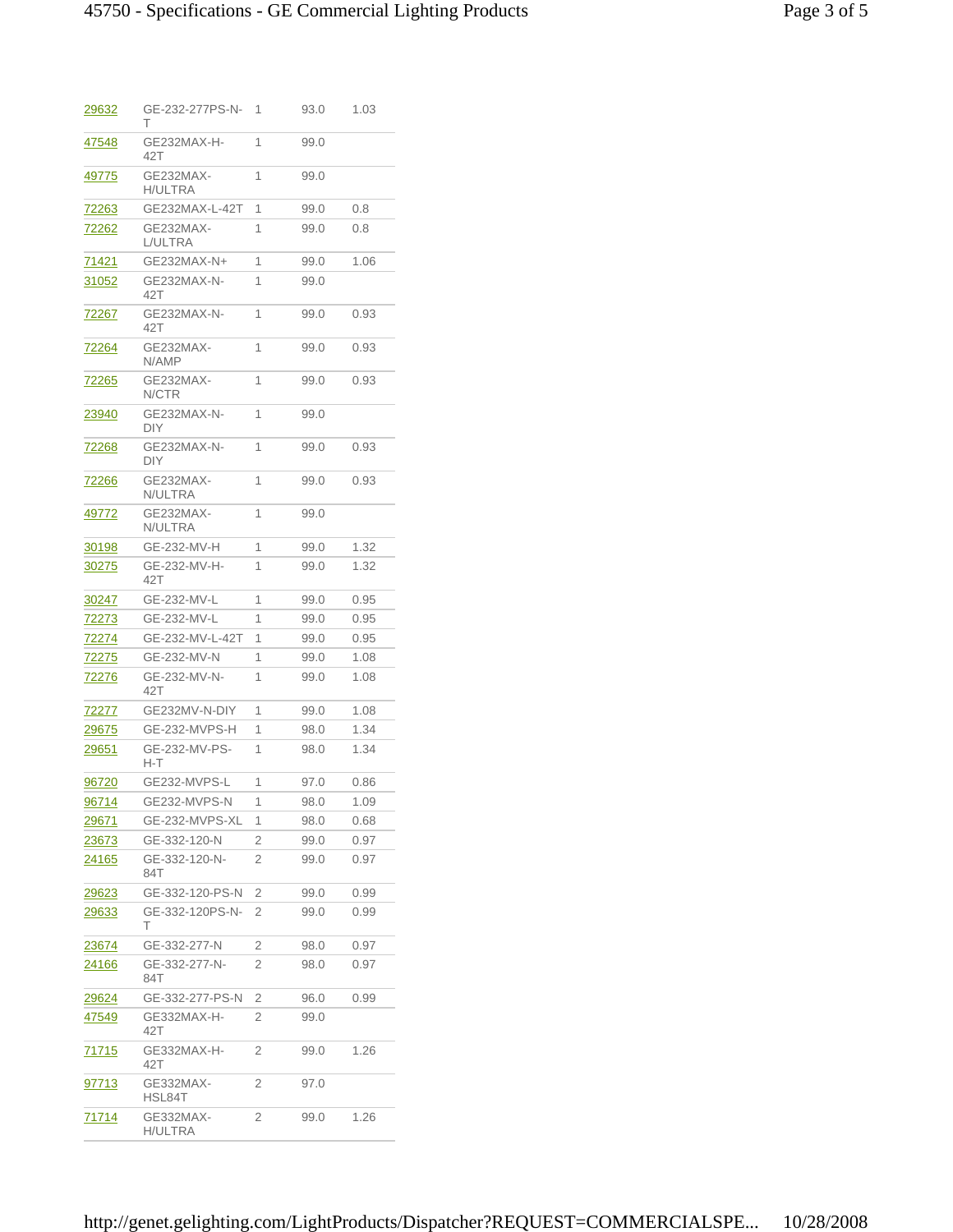| <u>71718</u>  | GE332MAX-L-42T              | 2 | 99.0 | 0.86 |
|---------------|-----------------------------|---|------|------|
| 71717         | GE332MAX-<br>L/ULTRA        | 2 | 99.0 | 0.86 |
| 71422         | GE332MAX-N+                 | 2 | 96.0 | 1.01 |
| 31053         | GE332MAX-N-<br>42T          | 2 | 99.0 |      |
| <u>71721</u>  | GE332MAX-N-<br>42T          | 2 | 99.0 | 0.94 |
| <u>97657</u>  | GE332MAX-<br>N/CTR          | 2 | 99.0 |      |
| <u>71720</u>  | GE332MAX-<br>N/CTR          | 2 | 99.0 | 0.94 |
| 71722         | GE332MAX-N-<br>DIY          | 2 | 99.0 | 0.94 |
| 23941         | GE332MAX-N-<br>DIY          | 2 | 99.0 |      |
| <u>71719</u>  | GE332MAX-<br>N/ULTRA        | 2 | 97.0 | 0.94 |
| 30199         | GE-332-MV-H                 | 2 | 97.0 | 1.14 |
| 30296         | GE-332-MV-H-<br>42T         | 2 | 97.0 | 1.14 |
| <u>30255</u>  | GE-332-MV-L                 | 2 | 96.0 | 0.86 |
| 30192         | GE-332-MV-N                 | 2 | 97.1 | 0.94 |
| 30270         | GE-332-MV-N-<br>42T         | 2 | 97.1 | 0.94 |
| <u>97710</u>  | GE-332MV-N-DIY              | 2 | 97.1 | 0.94 |
| <u> 29676</u> | GE-332-MVPS-H               | 2 | 98.0 | 1.25 |
| <u>96721</u>  | GE332-MVPS-L                | 2 | 0.82 | 0.82 |
| <u>96715</u>  | GE332-MVPS-N                | 2 | 94.0 | 1.02 |
| <u> 29672</u> | GE-332-MVPS-XL              | 2 | 98.0 | 0.64 |
| <u>23675</u>  | GE-432-120-N                | 3 | 0.97 | 0.97 |
| 24167         | GE-432-120-N-<br>84T        | 3 | 99.0 | 0.97 |
| 29625         | GE-432-120-PS-N             | 3 | 99.0 | 0.95 |
| <u> 29635</u> | GE-432-120PS-N-<br>т        | 3 | 99.0 | 0.95 |
| 97783         | GE432-120-RES               | 3 | 5.0  | 0.94 |
| 71038         | GE432-120RES-<br>DIY.       | 3 | 5.0  | 0.94 |
| <u> 23676</u> | GE-432-277-N                | 3 |      | 0.97 |
| 71724         | GE432MAX-H-<br>42T          | 3 | 99.0 | 1.27 |
| 71723         | GE432MAX-<br><b>H/ULTRA</b> | 3 | 99.0 | 1.27 |
| <u>49777</u>  | GE432MAX-<br><b>H/ULTRA</b> | 3 | 99.0 |      |
| <u>71726</u>  | GE432MAX-L-42T              | 3 | 99.0 | 0.83 |
| <u>71725</u>  | GE432MAX-<br>L/ULTRA        | 3 | 99.0 | 0.83 |
| 71423         | GE432MAX-N+                 | 3 | 99.0 | 1.05 |
| 31054         | GE432MAX-N-<br>42T          | 3 | 99.0 |      |
| 71728         | GE432MAX-<br>N/CTR          | 3 | 99.0 | 0.9  |
| 97658         | GE432MAX-<br>N/CTR          | 3 | 99.0 |      |
| 71730         | GE432MAX-N-<br>DIY          | 3 | 99.0 | 0.9  |
| <u>49774</u>  | GE432MAX-<br>N/ULTRA        | 3 | 99.0 |      |